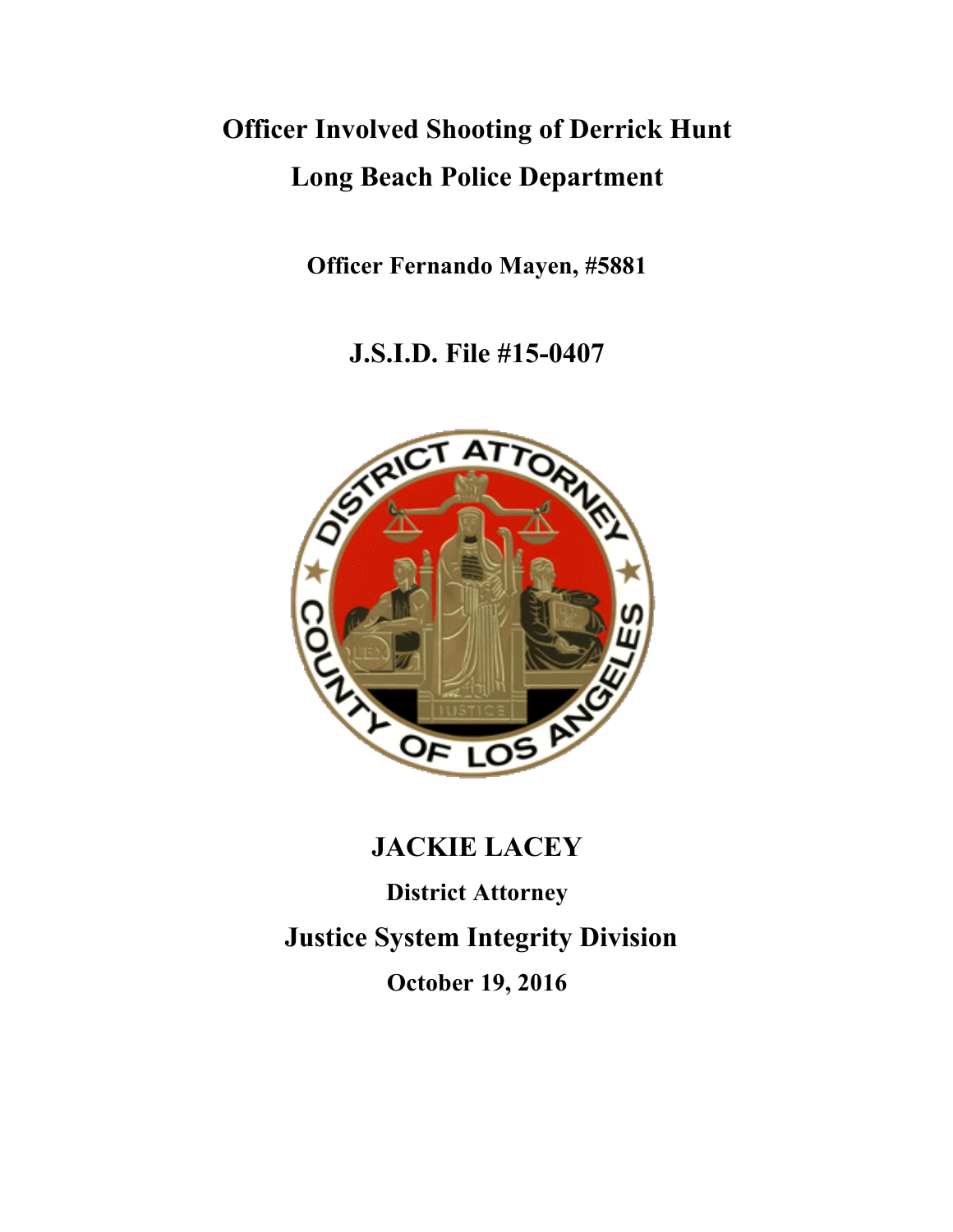#### **MEMORANDUM**

| TO:             | <b>CHIEF ROBERT LUNA</b><br>Long Beach Police Department<br>400 West Broadway<br>Long Beach, California 90802 |
|-----------------|---------------------------------------------------------------------------------------------------------------|
| FROM:           | <b>JUSTICE SYSTEM INTEGRITY DIVISION</b><br>Los Angeles County District Attorney's Office                     |
| <b>SUBJECT:</b> | <b>Officer Involved Shooting of Derrick Hunt</b><br>J.S.I.D. File #15-0407<br>L.B.P.D. File #15-48058         |
| DATE:           | October 19, 2016                                                                                              |

The Justice System Integrity Division of the Los Angeles County District Attorney's Office has completed its review of the August 7, 2015, fatal shooting of Derrick Hunt by Long Beach Police Department (LBPD) Officer Fernando Mayen. It is our conclusion that Officer Mayen acted in lawful defense of others when he fired his weapon.

The District Attorney's Command Center was notified of this shooting on August 7, 2015, at approximately 10:00 p.m. The District Attorney Response Team responded and was given a briefing and walk-through of the scene by LBPD Lieutenant Lloyd Cox.

The following analysis is based on reports submitted to our office by LBPD Homicide Detectives Scott Lasch and Michael Hubbard. No compelled statements were considered in this analysis.

### **FACTUAL ANALYSIS**

### **Stabbing Victims:**

On August 7, 2015, at approximately 8:18 p.m., Derrick Hunt stabbed his wife, Khristie W , multiple times in the bedroom of their second floor apartment, located at **East** Artesia Boulevard in the City of Long Beach. As she ran into the living room screaming for help, Hunt stabbed Khristie's brother, Roderick **Research 2018**. Both Khristie and Roderick fled the apartment but Khristie fell down the stairs during her escape. Multiple neighbors within the apartment complex called 9-1-1 because they heard her screams and saw her bleeding profusely from her back.

One neighbor, Tramel Brown, exited his apartment unit on the first floor and saw Khristie and Roderick sitting on a bench in the apartment courtyard bleeding from their stab wounds. Brown approached Khristie in an attempt to render aid as he observed Hunt walk down the stairs carrying a 12" knife. Brown noted that Hunt appeared very calm and was not in any distress. Khristie and Roderick ran outside of the apartment complex when they saw Hunt.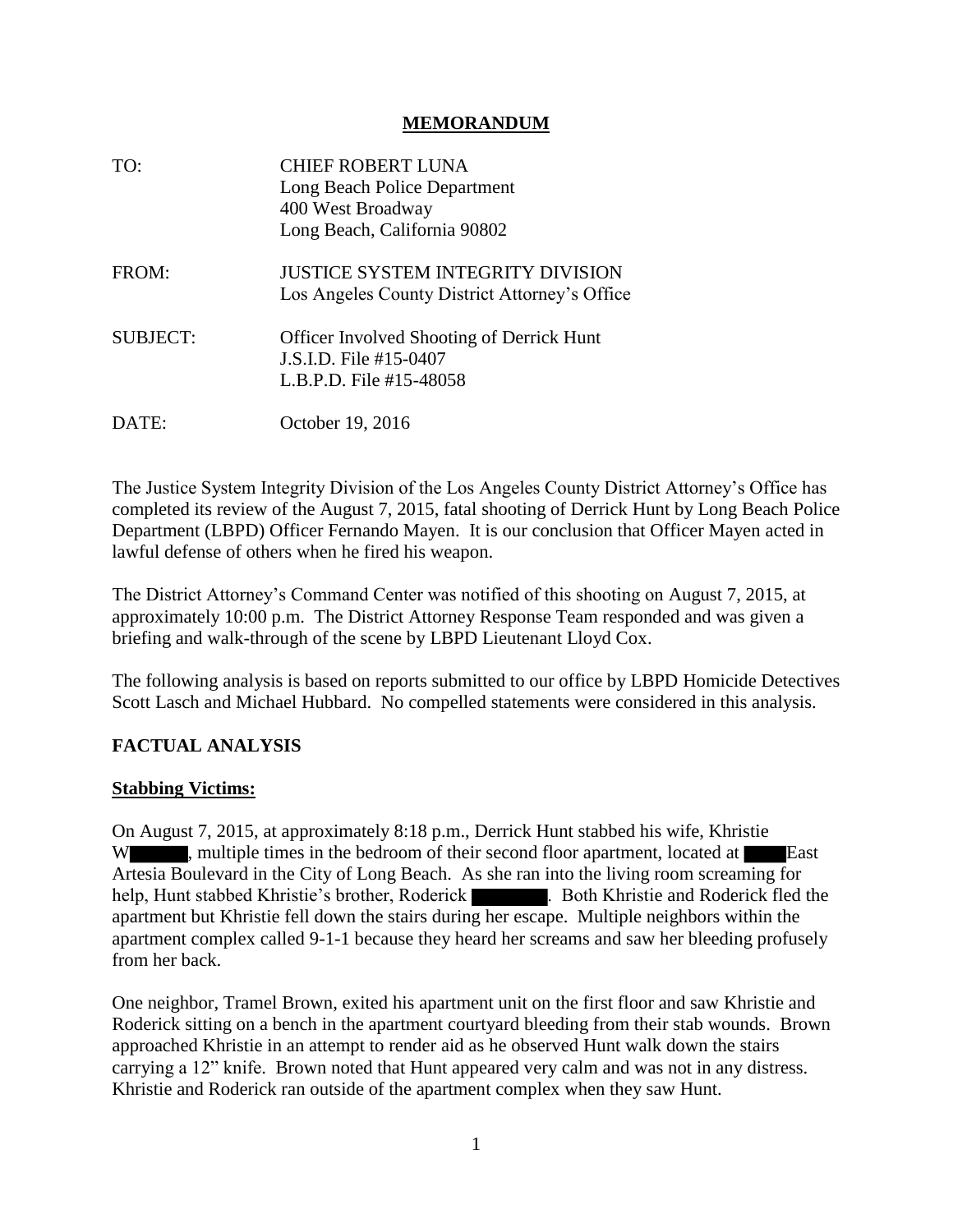Hunt calmly walked towards Brown, who was still standing in the courtyard. As Brown turned to walk back to his apartment, Hunt stabbed Brown in his left chest area. Hunt was swinging and thrusting the knife at Brown. Brown attempted to defend himself and was stabbed in his left and right forearm. As Brown turned to run away, Hunt stabbed him in the back. Brown ran towards the back of the apartment complex, which leads into an alley. From there, Brown "jogged" westbound to Obispo Avenue and then southbound towards East Artesia Boulevard. Hunt calmly followed Brown while holding the knife. Brown saw police vehicles approaching the area on East Artesia Boulevard and lost sight of Hunt.

Hunt walked southbound across Artesia Boulevard and entered the Windsor Convalescent Home located at 3232 East Artesia Boulevard. Once inside, he entered the Admissions Office, which was the first door west of the entrance. Catherine Sanchez, who was six months pregnant, was sitting at her desk inside the office, while Betsy Martin was standing across from Sanchez's desk as they talked. Both were Windsor employees. Hunt walked up to Martin, "mumbling something," and holding a knife with a black handle. Hunt grabbed Martin's left arm and stabbed her in the left shoulder area. Martin fled the office screaming. Hunt walked behind Sanchez's desk. Sanchez could not escape as she sat in her chair. Hunt stabbed Sanchez three times, in the upper left arm, her left neck area, and her right upper chest. Hunt calmly walked away and left Sanchez's office without saying anything. Sanchez locked her door after Hunt exited and called 9-1-1. During the call, Sanchez heard a gunshot.

Anne Panganiban, a registered nurse at Windsor, saw Martin run down the hall screaming as she fled the Admissions Office. Panganiban did not know why Martin was running so she tried to catch up to her. Suddenly, Panganiban felt a sharp pain on the left side of her back. Panganiban looked behind her and saw Hunt, who had stabbed her in the back, so she quickly ran inside a hospital room and closed the door. She waited inside the room until she heard police sirens outside the home.<sup>1</sup>

### **Windsor Convalescent Home Surveillance Video:**

A surveillance camera located in the Windsor lobby faced northbound towards the front entrance of the convalescent home and recorded Hunt as he entered and exited the facility. Initially, the recording shows Hunt walking inside Windsor with his hands in his pockets yelling, "Boom boom boom boom!" Hunt turns right and walks into the Admission Office out of view. Seconds later, Martin is heard screaming as she runs outside the office and down the hall, out of view of the camera on the left side of the screen. Hunt exits the office moments later and follows Martin down the hall out of view. Approximately one minute later, Hunt reappears from the bottom right of the camera and walks out of the camera's view again.<sup>2</sup> A patrol vehicle approaches the location and its lights are visible through the front glass doors of the entrance. Seconds later, a spotlight is directed inside the lobby. Hunt walks back into the camera's view, in the lobby, and he appears to focus on the patrol vehicle outside. Hunt holds a knife in his right hand and raises

 $\overline{a}$ 

<sup>&</sup>lt;sup>1</sup> All six stabbing victims were treated for their injuries and survived.

<sup>&</sup>lt;sup>2</sup> Windsor Convalescent Home is configured in a loop. When someone walks in through the front doors and turns west down the hall, there are rooms on both the north and south side. If one continues walking westbound, the hall eventually turns northbound, and then eastbound, then southbound, and eastbound back to the lobby entrance.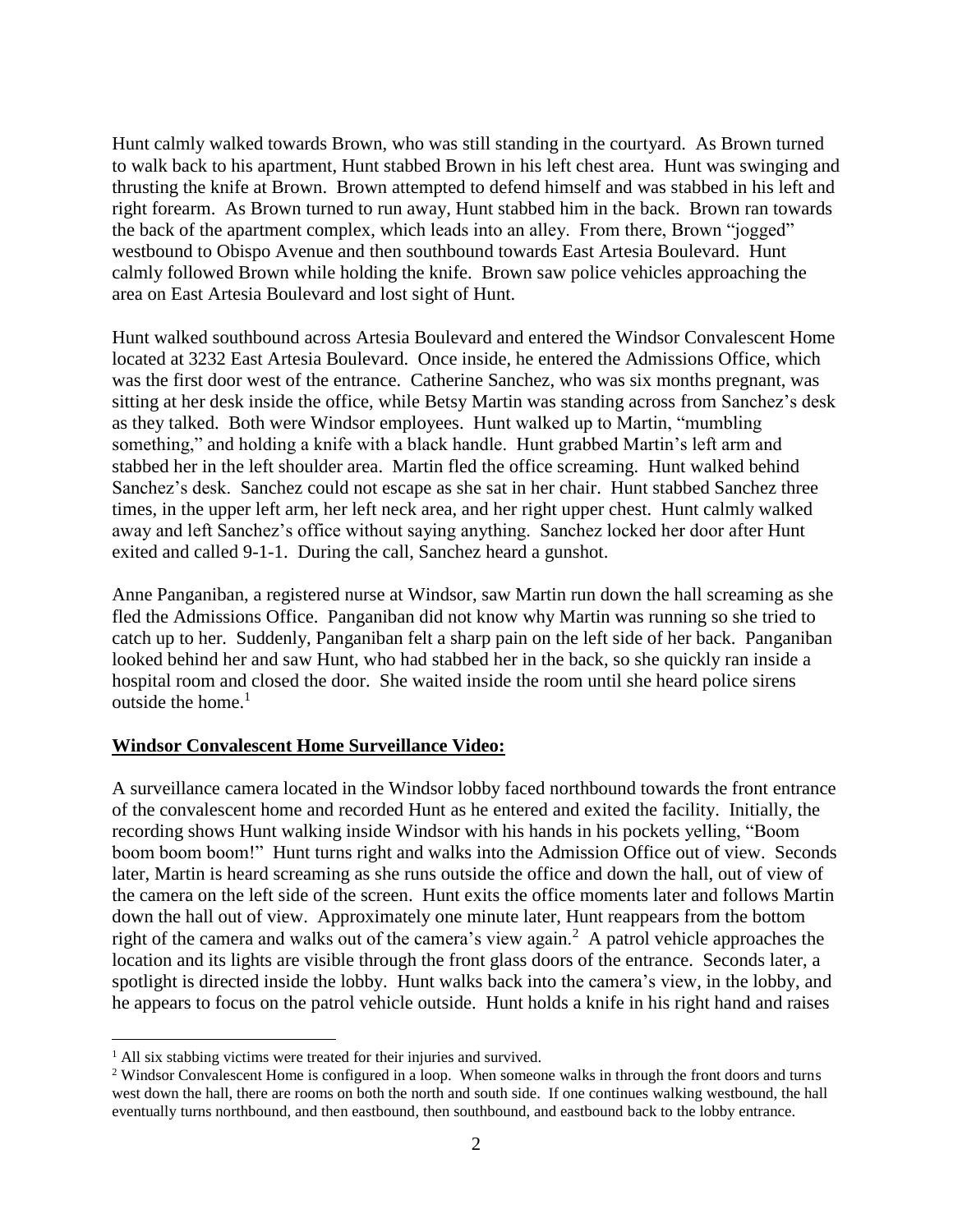it to chest level with his palm facing down, as though he is holding a firearm. Hunt raises his left hand as though he is holding the knife with both hands and yells, "Boom boom boom!" Hunt rapidly walks out the front doors still holding the knife in this manner. Approximately three seconds after he exits the convalescent home, three gunshots are heard.

# **Michael Markarian's Statement:**

 $\overline{a}$ 

Michael Markarian was in the back alley behind East Artesia Boulevard when his friend, Tramel Brown, ran up to him and said, "Mike, help me! I've been stabbed!" Markarian looked over Brown's shoulder and saw Hunt walking towards him wielding a knife that had a ten-inch blade. Hunt was holding the knife with both hands and swinging it like a sword. In fear of being stabbed, Markarian found a shovel in the apartment courtyard and armed himself with it. Hunt walked towards Markarian swinging the knife at him. Hunt did not appear to be upset or angry and did not seem to be "all there." Hunt walked southbound on Obispo Avenue towards Artesia Boulevard. Markarian ran through the apartment complex courtyard and onto the center divider of Artesia Boulevard, still holding the shovel. He saw Hunt walk southbound across Artesia Boulevard and enter the Windsor Convalescent Home through the front glass doors.

While Markarian stood on the center divider of Artesia Boulevard facing southbound, Officer Fernando Mayen approached him in a black and white patrol vehicle.<sup>3</sup> Mayen wore a standard dark blue police uniform. As Mayen stopped his vehicle in the number two eastbound lane, he ordered Markarian, who was now standing in the number one eastbound lane of Artesia Boulevard, to drop the shovel. Markarian told Mayen that Hunt was inside the convalescent home stabbing people and had just stabbed his friend (Brown). Markarian pointed to the front entrance of the convalescent home, which was approximately ten feet west of where he and Mayen were positioned.

Officer Brian Caton approached eastbound on Artesia Boulevard in his patrol vehicle. Caton pulled in front of Mayen's patrol vehicle and stopped at a 45-degree angle facing the front entrance of the convalescent home.

Mayen exited his vehicle to assist Caton. Hunt exited the front doors of the convalescent home swinging the knife around in the air. Hunt began walking towards Mayen, who was standing in front of his patrol vehicle. Mayen ordered Hunt to "Stop," or "Halt," but Hunt did not comply.

Markarian felt Mayen's life was threatened by Hunt advancing towards him with the knife. When Hunt was within eight to ten feet of Mayen, Mayen shot Hunt three times. Hunt fell to the ground in front of Caton's patrol vehicle.

<sup>&</sup>lt;sup>3</sup> Initially, Markarian told detectives the officer he spoke to was a male White with blond hair, which describes Caton. However, Markarian later clarified that the officer he spoke to was the officer who fired shots. In addition, Markarian's description of where Caton and Mayen stopped their vehicles is consistent with Markarian speaking to Mayen.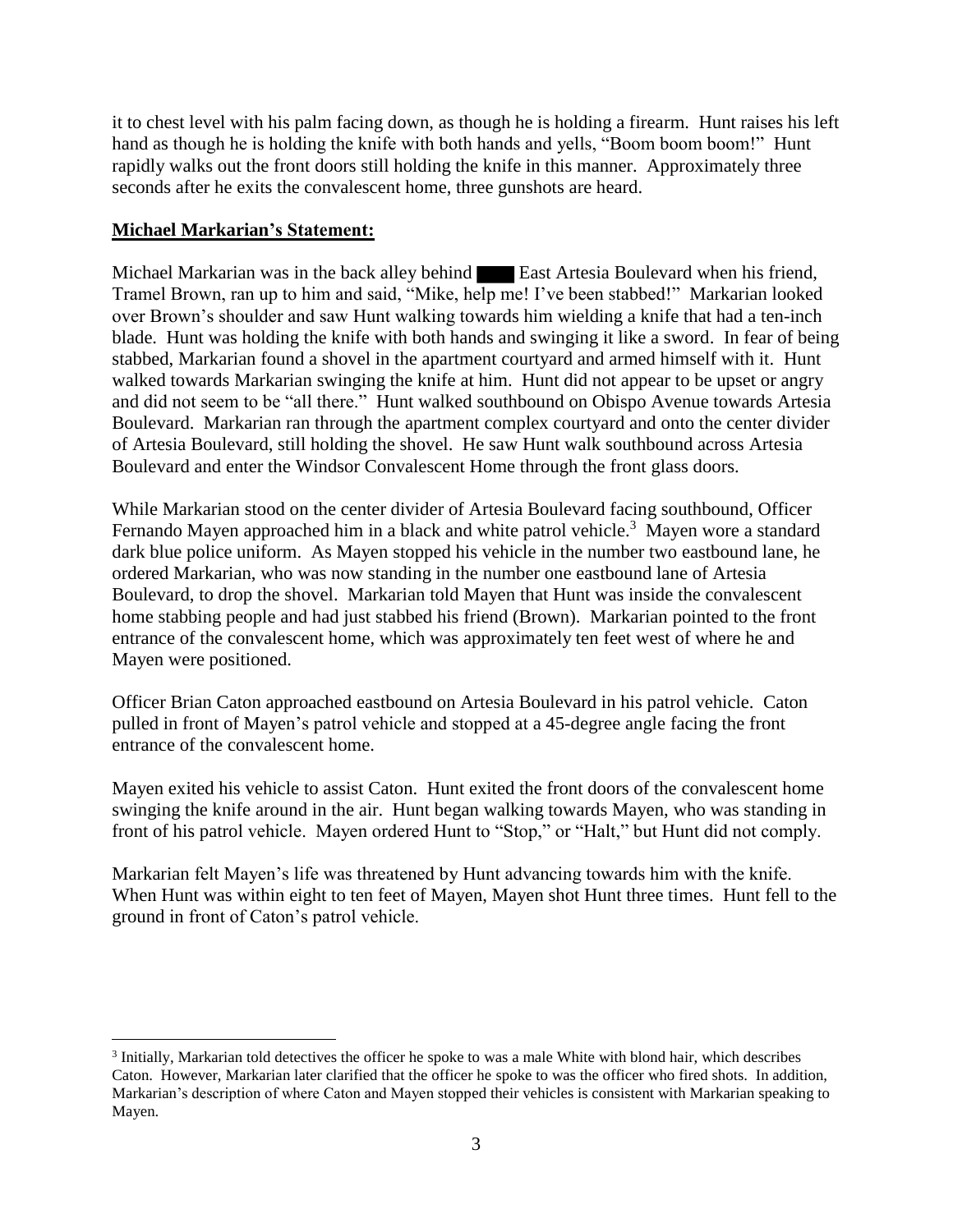# **Farfan Lima's Statement:**

Farfan Lima was in his apartment on East Artesia Boulevard, which is directly across the street from the Windsor Convalescent Home. Flashing lights outside his apartment caught his attention. Lima looked southbound out his window and saw two police vehicles with their lights on, stopped in front of the convalescent home. Lima saw Hunt exit the front doors of the convalescent home with both his arms extended outward. Lima believed Hunt had a pistol in his hands so Lima dropped to the floor in fear. Lima then heard two gunshots. When Lima looked outside his window again, he saw Hunt lying on the ground and two police officers standing over him with their weapons drawn.

# **Officer Brian Caton's Statement:**

 $\overline{a}$ 

On August 7, 2015, at 8:18 p.m., LBPD Officer Brian Caton was working uniformed patrol in a marked black and white police vehicle when he heard over the radio that LBPD Officer Fernando Mayen was dispatched to respond to a radio call of a male and female who were just stabbed. Caton responded to the location of the call at **East Artesia Boulevard in an effort** to assist Mayen.

While en route to the location, Caton heard multiple additional calls regarding the incident. One call indicated that a female fell down a flight of stairs screaming after she was stabbed. Another call indicated that the female victim had stab wounds to her legs and stomach. The caller described the suspect as a male Black in his early 20's, six feet tall, 145 to 165 pounds, and had braids or dreadlocks. The suspect was last seen running towards the back of the apartment complex at East Artesia Boulevard and was armed with a knife. Other callers gave a similar description of the suspect, adding that he wore a gray tank top with tan shorts.

Caton heard Mayen say over the radio that he was flagged down by a citizen who said the suspect was possibly on Artesia Boulevard between Obispo Avenue and Indiana Avenue. The citizen told Mayen the suspect continued to try and stab people.

As Caton traveled eastbound on Artesia Boulevard approaching Obispo Avenue, Michael Markarian flagged down his patrol vehicle. Markarian was standing in the center median of Artesia Boulevard, holding a shovel and screaming that there was a male Black with a knife trying to stab people. Markarian was very upset and told Caton that the suspect had just walked into the entrance of "the old people's home," Windsor Gardens Convalescent Center, located at 3232 East Artesia Boulevard.<sup>4</sup>

Caton was familiar with Windsor Gardens and knew it was staffed with medical personnel and patients. He drove his patrol vehicle to the entrance of the location, which was across the street from the apartment building at East Artesia Boulevard. He stopped his vehicle in the number two lane of Artesia in a southeast direction in front of the main entrance of the

<sup>4</sup> Markarian stated he only spoke to the one officer who shot at Hunt. However, the physical description he provided of the officer with whom he spoke described Caton. It is possible that he spoke to both officers but only recalled speaking to one of them during his interview.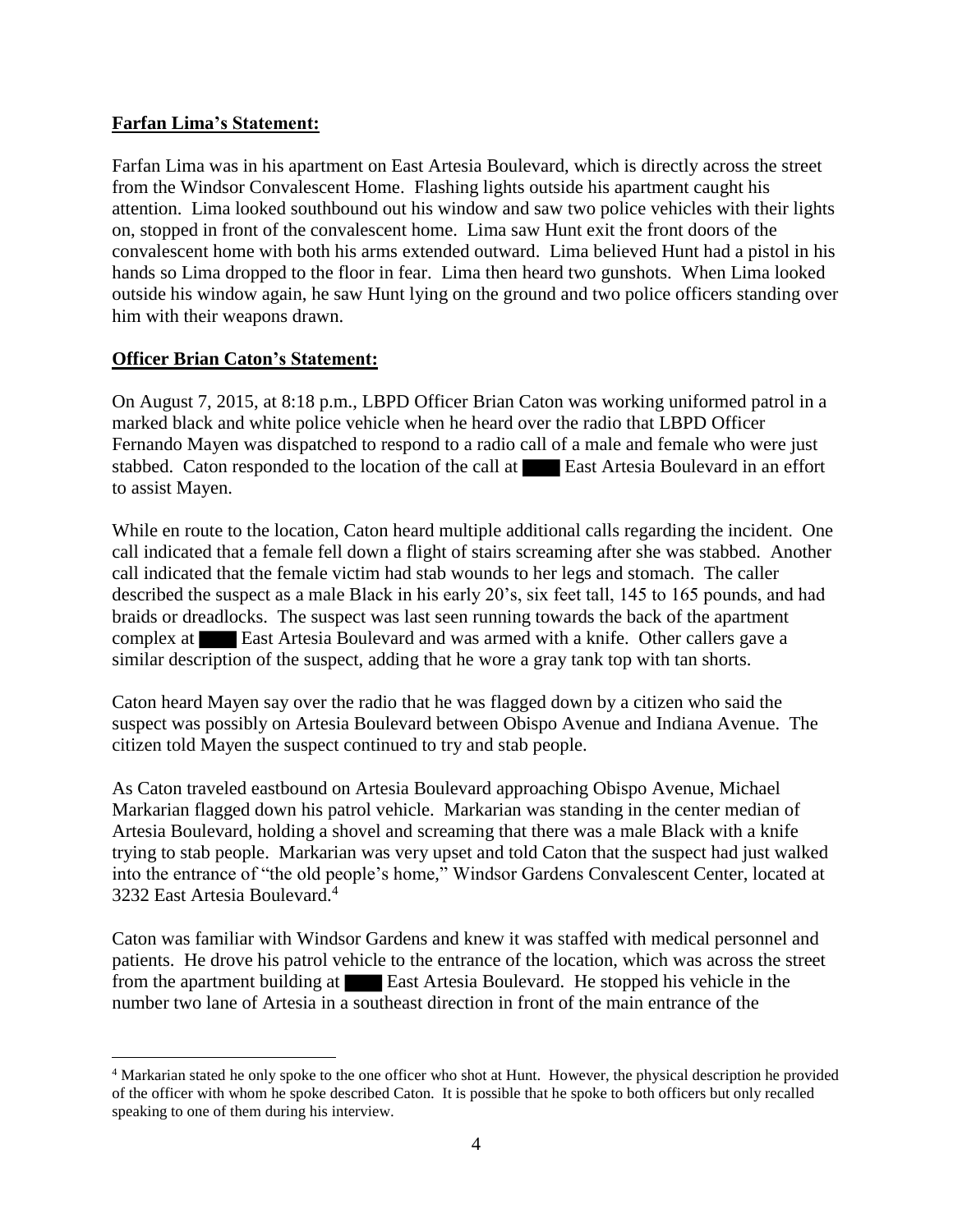convalescent home. Caton utilized his driver's side spotlight towards the double glass entrance doors, which illuminated the main lobby without obstruction. The lobby was initially empty.

Caton saw Hunt appear from the southeast corner of the lobby holding a knife that measured eight to twelve inches in length. The light from Caton's spotlight appeared to catch Hunt's attention. Hunt raised the knife to shoulder level, pointing it towards the entrance, and began walking northbound quickly towards the entrance doors and Caton's patrol vehicle. Caton exited his vehicle and stood just behind his driver's side front tire, shielded by his driver's side door. Caton removed his firearm and pointed it at Hunt based on the nature of the calls and Hunt's aggressive behavior.

Caton heard, but did not see, Mayen's patrol vehicle stop abruptly behind him. Caton remained focused on Hunt, who walked outside through the double doors still holding the knife at shoulder level and pointed at Caton.

Hunt made eye contact with Caton and continued to walk towards Caton's patrol vehicle at a fast pace. Caton said Hunt's "eyes were glaring [and] his brows were furrowed," as Caton yelled at Hunt to drop the knife. Hunt ignored the command and continued to approach Caton. Caton feared for his life at that moment but decided not to shoot because he believed there might be innocent bystanders in the lobby of the convalescent home, which was directly behind Hunt.

Hunt was approximately twenty feet away from Caton when Caton heard two gunshots just west of him. Hunt dropped the knife, which came to rest touching the right front tire of Caton's vehicle. Hunt fell forward and into the street, approximately two to three feet from the front right tire of Caton's patrol vehicle. Caton released his finger from the trigger of his weapon and slowly walked towards Hunt when he heard Mayen's voice announce over the radio that an officer involved shooting had occurred.

Caton ordered Hunt to keep his hands visible but Hunt did not respond. Caton requested medical treatment for Hunt over the radio. At that point, Caton checked his surroundings for any other possible victims or suspects and saw Mayen as the only officer with him. Caton saw several people inside the lobby area of the convalescent home walk towards the entrance. One person opened the double glass doors and told Caton that several people inside the hospital had been stabbed.

# **Officer Fernando Mayen's Statement**:

LBPD Officer Fernando Mayen was working uniformed patrol in a black and white patrol vehicle when he was dispatched to **East Artesia Boulevard regarding an assault with a** deadly weapon where a male and female were being stabbed in front of the location.

While en route to the location, Mayen heard another radio dispatch that there was a female bleeding from her back. The suspect was described as a male Black in his early 20's, 145 to 165 pounds and wearing a dark shirt with braids or dreadlocks. The suspect was armed with a steak knife.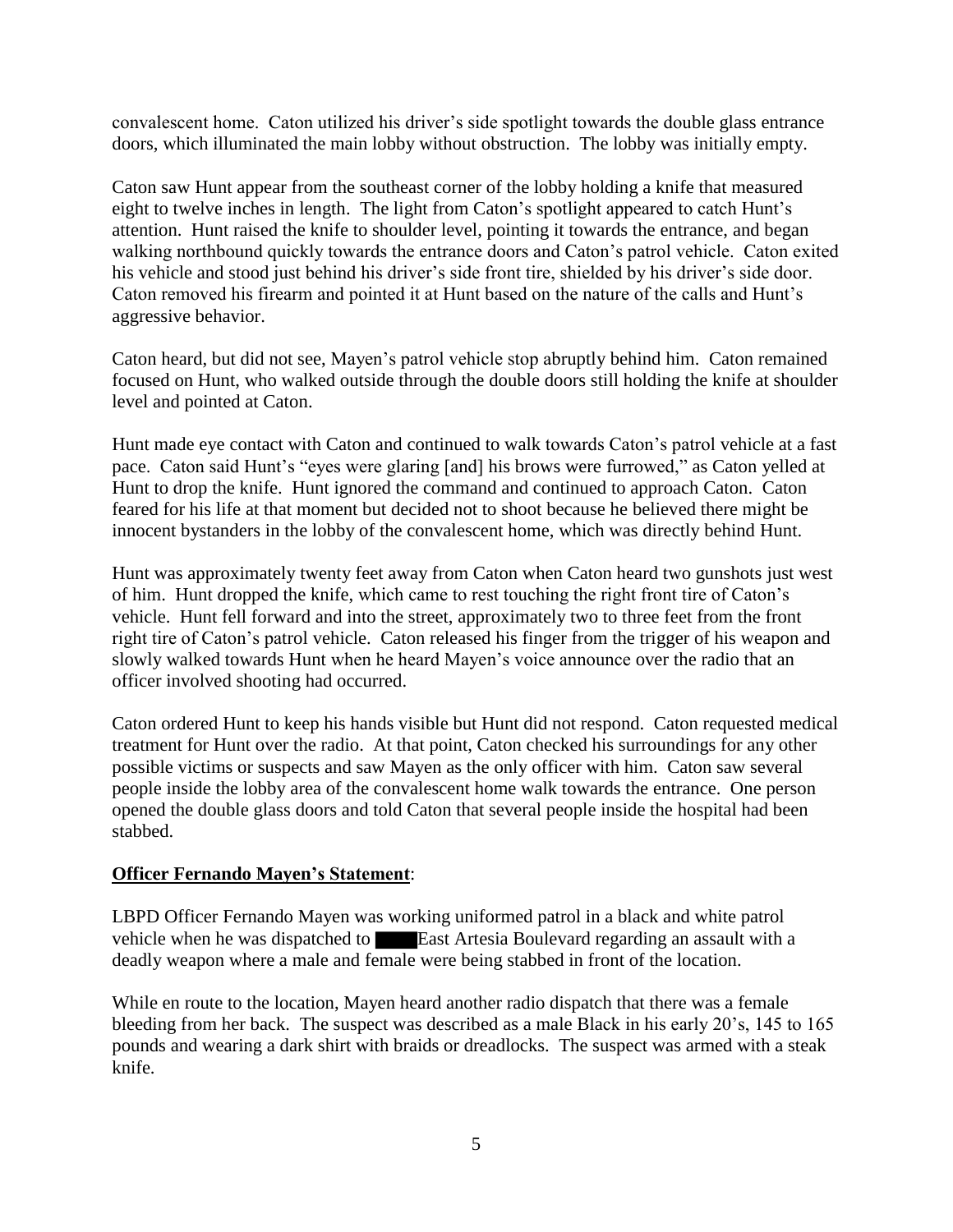As Mayen approached the rear of 3290 East Artesia Boulevard, Mayen saw two males waving him down and screaming in Spanish. One of the males yelled, "There is a man that ran into the convalescent home and is stabbing people!" The second male yelled, "He is on Artesia right now trying to stab people!" Mayen relayed this information over the radio as Mayen drove eastbound on Artesia.

Mayen saw Markarian standing in the center median holding a shovel. Markarian yelled, "He is over there! He is stabbing people with a big knife!" Mayen drove towards the convalescent home and parked behind Caton's vehicle, which was parked at an angle facing southeast in front of the entrance. The entrance was well lit. Mayen exited his vehicle and observed Caton standing outside his patrol vehicle behind his driver's side door.

Mayen drew his service weapon and walked towards the front entrance of the convalescent home. Mayen was aware that the location housed hundreds of elderly men and women who are unable to care for themselves. He also knew there were staff members inside the building. Fearing for their safety, Mayen intended to enter the convalescent home to stop Hunt from stabbing any further victims.

As Mayen walked to the entrance, Hunt, who matched the suspect description, walked out of the location holding a large butcher knife with his right hand above his chest area. The knife blade appeared to be ten inches long. Hunt's arms were extended towards Caton and Hunt appeared to be fixated on Caton.

Mayen stood just west of Hunt and the front entrance. Caton yelled an order at Hunt. Hunt did not comply and continued advancing towards Caton across the sidewalk.

When Hunt was approximately ten feet from Caton, Mayen believed Caton's life was in immediate danger. Mayen aimed his duty weapon at Hunt and fired three rounds.<sup>5</sup> Hunt fell into the street in front of Caton's vehicle. Mayen was approximately 15 feet from Hunt's left side when Mayen fired three rounds. Mayen immediately radioed that he was involved in an officer involved shooting.

### **Autopsy Report:**

 $\overline{a}$ 

On August 9, 2015, Los Angeles County Deputy Medical Examiner Martina Kennedy performed an autopsy on Derrick Hunt. Hunt suffered two gunshot wounds, one to his upper left back and the other to his left flank. The trajectory of the gunshot wound to his upper left back was left to right, downward, and slightly back to front. The projectile perforated the lower lobe of the right lung and the liver. The trajectory of the gunshot wound to his left flank was left to right, slightly front to back, and slightly upward. The projectile perforated the lower lobe of the left lung. Both gunshot wounds were determined to be fatal.

<sup>&</sup>lt;sup>5</sup> It was later determined that Mayen fired three rounds from his weapon during the officer involved shooting. All three cartridge casings were recovered at the scene.